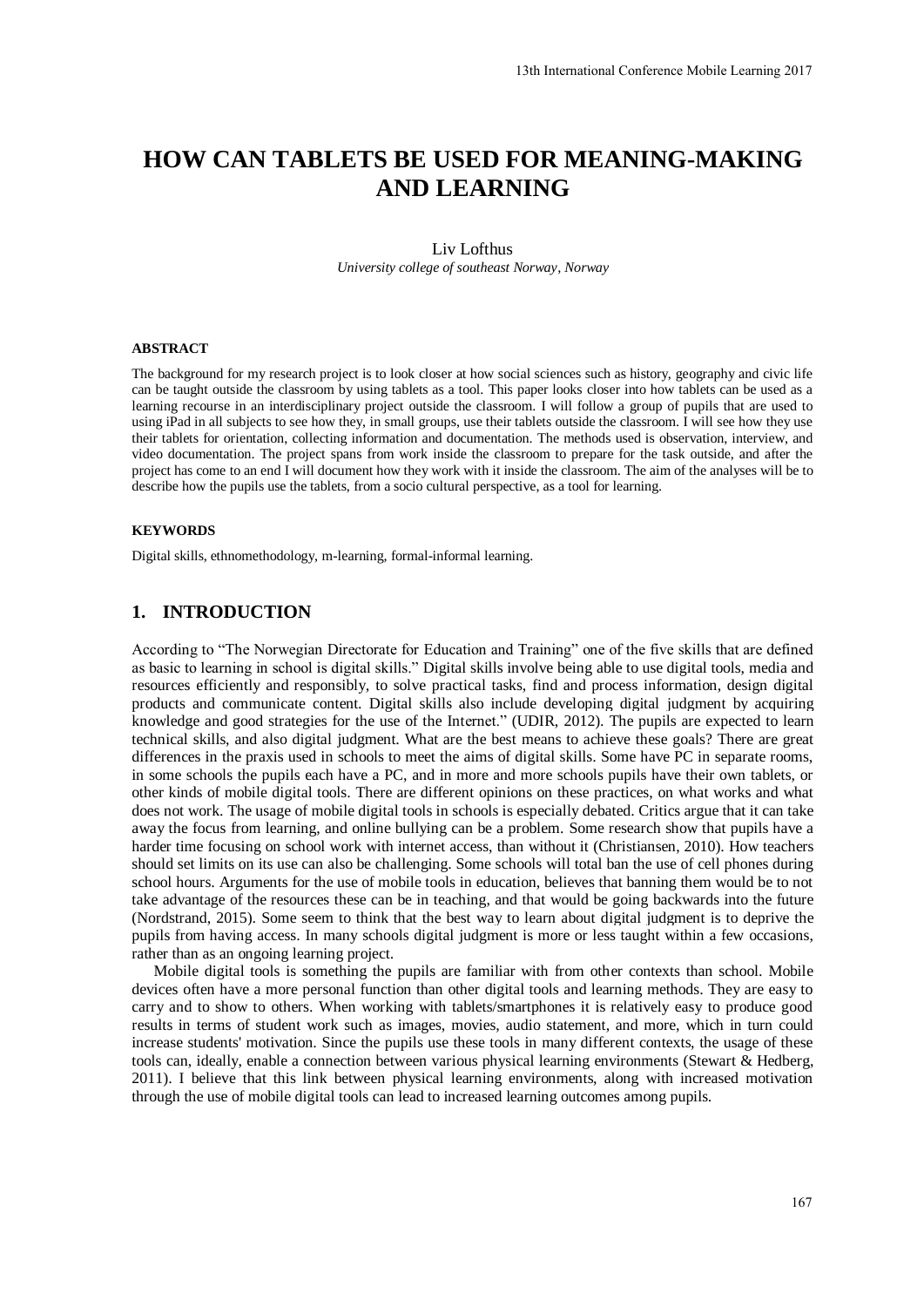Many school subjects can be taught outside the classroom. In my project I will focus on social sciences (in Norway this consists of history and geography and civic life) as a subjects that can be taught outside of the classroom, within the society and environment that the pupils learn about in these subjects. The reason why I want to look closer at social sciences is my background from teaching these subjects in school and in museums. I find the need to go outside the classroom in these subjects, is important for the pupils to get a better understanding of the society they are a part of. They are used to using tablets or mobile phones outside the classroom, and they have knowledge about this that they have not learned in school.

In my project I will follow  $9<sup>th</sup>$  graders that are used to using tablets to see how they do this, and interview them about their experiences.

# **2. THEORETICAL BACKGROUND**

As a starting point for my research design, I will focus on ethnomethodology as a perspective to study people's everyday behavior and choices of methods for interacting with others. I will use this perspective as I will look into how students solve everyday activities, and what methods they use to approach the task, artifacts, their peers and their surroundings. I want to see what methods they choose and develop, when they use tablets both individually and in collaboration with the others in the group. I consider this to be a way to get aware of the pupils tacit knowledge. The tacit knowledge in my project will be some of the knowledge the pupils have about using mobile digital tools that they have learned informally. They may possibly know more about the operation than they can explain. One can well imagine that the knowledge we have acquired by verbalizing is easier to articulate than knowledge of a trial and error that the use of mobile devices will be. One does not know what one is doing before having done it. According to Polanyi tacit knowledge has a dimension related to culture, and a dimension related to the subject - knowledge is socially and culturally oriented (Polanyi, 1983). This consists with Vygotsky and sociocultural theories of learning, reviewing learning as socially and culturally oriented (Vygotskij, 1978). I have a sociocultural perspective on learning, and to illuminate my perspective on learning I will look closer into Polanyi view on tacit knowledge.

I will use the sociological perspective ethnomethodology to look at the pupils interaction with one another as they go about the using their mobile digital tools. I think this is a suitable way to look at the phenomenon of using this tools as this is something they are used to in their everyday lives. I want to look at what they do, and try to explain why. Try to make these common place scenes visible (Garfinkel, 1964).

Through my research, I will seek an understanding of the relationship between digital tools and learning. I will examine how pupil's skills and knowledge about the use of digital tools can be used as a resource in schools, in this case outside the classroom. The research aims to emphasize the importance and usefulness of pupil's contribution to their own learning. It also aims to increase awareness of how children's digital skills can be used in teaching, as well as bridging the digital home and on leisure time and school. I will also look at how teachers can find their place in this. On the bases of my research I will look at m-learning by focusing on the following elements: - informal learning – Ethnomethodology – digital skills – sociocultural learning perspective – outdoor education. Using this definition of outdoor education: "Outdoor education is a way to work with the school's content on the part of school life moved out in the community. Outdoor education thus implies regular and purposeful activity outside the classroom." For a closer look at the activities and interactions that take place between pupils, between pupils and the physical space and between pupils and artifacts. I be based on an ethno-methodological perspective on interaction (Vom Lehn, 2014).

Although there is controversy about the use of mobile tools in schools, the usage is increasing. Mobile learning (M-learning) involves the use of mobile technology, providing excellent opportunities for learning outside the classroom (Kukulska-Hulme, Sharples, Milrad, Arnedillo-Sánchez, & Vavoula, 2009). M-learning can be said to be the use of digital tools that are easy to bring, and that can be used anytime and anywhere (Crompton, 2013). This can help to make learning easy, accessible and interactive (Kukulska-Hulme, 2006) (Burden & Maher, 2014). Use of mobile devices can also connect formal learning that happens in schools with informal learning that happens in the pupils spare time (Kukulska-Hulme et al., 2009). Several theories about m-learning is postulated. Marguerite Koole has put forward a model to describe m-learning. The model explains how mobile learning takes place at the junction of the technical aspect (mobile device), the social aspect and the learner (Koole, 2009). Laurillard have based conversational theory (Pask, 1975) to create a "conversational framework" which sets m-learning. Conversation theory is based on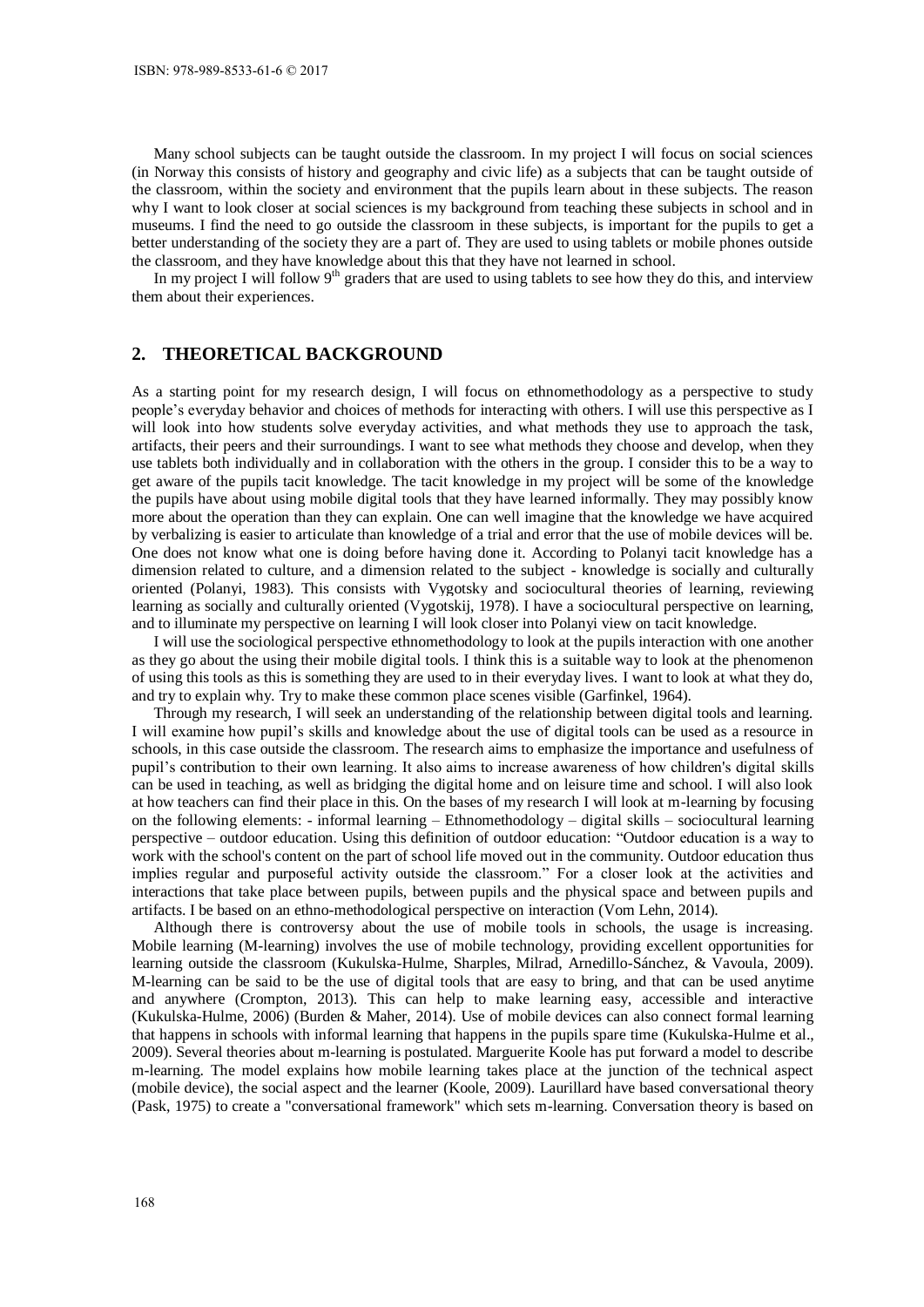the idea that learning happens through conversation (Pask, 1975). Laurillard notes that conversation is important in all forms of learning, and in m-learning there are more opportunities for pupils to gain ownership of what they learn through conversation (Laurillard, 2007). Several other studies of mobile learning in recent years has placed "mobile education" under socio-cultural approach to learning (Kearney, Schuck, Burden, & Aubusson, 2012). There is no clear agreement on the theoretical approach that best suits m-learning (Crompton, 2013). Within my research I will focus on the sociocultural aspects of m-learning.



Figure 1. Research perspectives.

#### **3. METHOD**

Areas of focus for the project will be to test and analyze educational resources on the basis of empirical studies of learning processes in secondary schools. Furthermore, I will look at how these educational resources are included in the activities taking place in schools, but outside the classroom, and how they put into play through individual and collective learning processes.

The collecting of data has taken place in November of 2016. I have studied a group of  $9<sup>th</sup>$  graders that are used to using iPad in almost all school subjects. I want to look closer at how this works within a group of pupils that are used to working with iPads. The field work started with observation in the classroom to see how they work with the iPads. After this I will followed the group when they did a project initiated by their teacher. The project involved using the iPad outside the classroom for orientation, documentation and to gather information in an intersubjective project consisting of history, geography and civic life in the pupil`s nearby community. The school project started in the classroom where the teacher divide into small groups of 2-3 and give the pupils information about the project. I will gathered data through video filming in the classroom. The next part of the data collection was to go outside where the pupils did the major part of the project. Here some of the groups wore go-pro cameras so they could film what they were doing. After the work outside was done we went back into the classroom where I will film what is happened in the classroom after the pupils went through their work and showed the rest of the class what they had been doing. I interviewed groups of students about how they worked with the project. I also interviewed the teacher about how they work with the iPads.